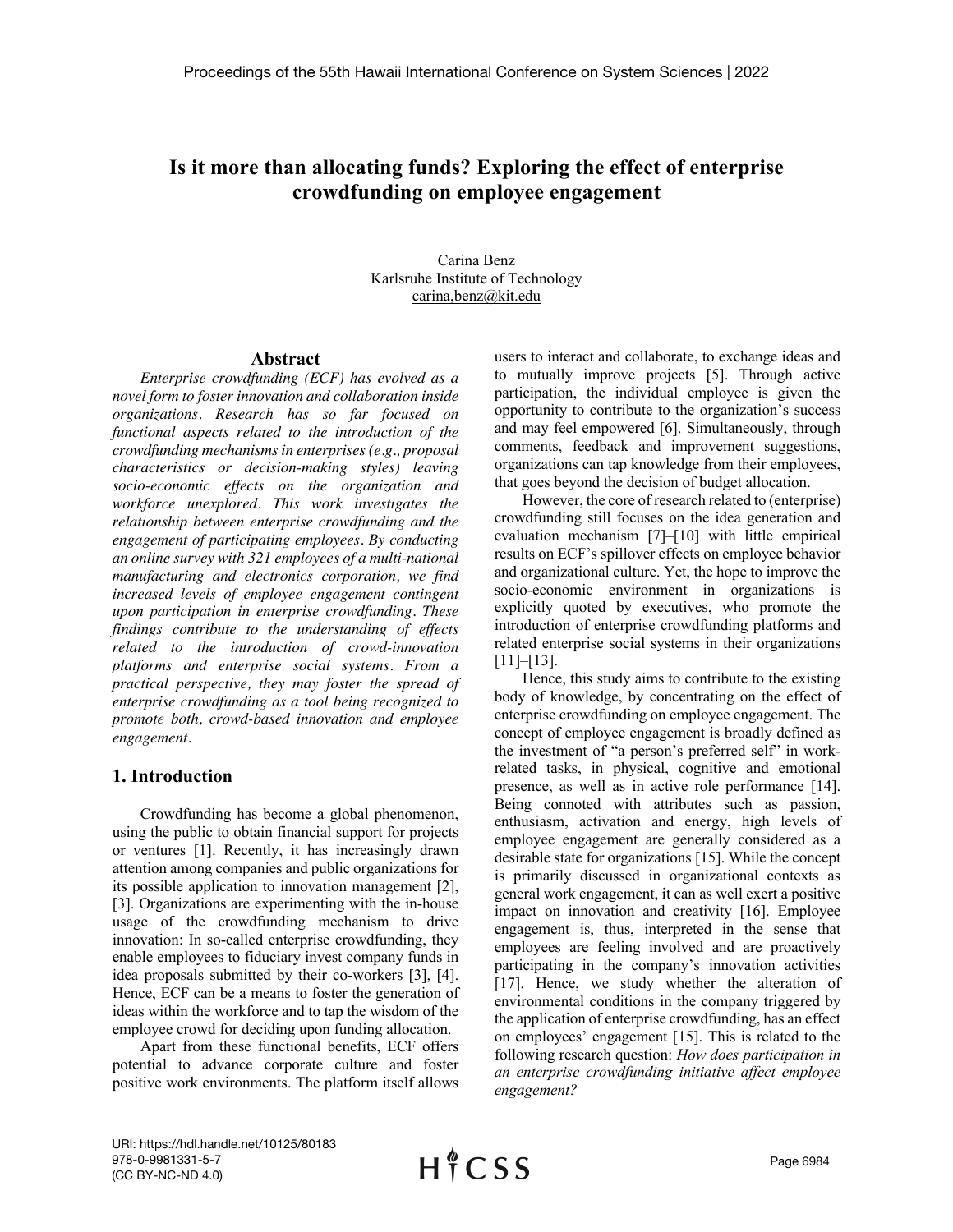To explore this effect, we conducted a longitudinal study at a multinational manufacturing and electronics corporation surveying both, participants and nonparticipants of an ECF initiative. Applying a repeated measurement design, data is collected at two points in time (before the ECF event and directly after the ECF event) among a sample of employees pre-registered for the ECF event as well as a control group of unregistered employees. In total, data sets of 321 respondents were analyzed regarding differences and changes in employee engagement.

In doing so, this study contributes to both, theory and practice. From a theoretical perspective, our study contributes to the body of internal crowd-innovation platforms and enterprise social systems by empirically examining their effect on employee engagement. In particular, we advance the understanding of enterprise crowdfunding as a novel tool for innovation management in organizations. From a practical perspective, our study will equip executives with knowledge on the effect of enterprise crowdfunding on some socio-economic factors of organizational innovativeness through hypothesis testing. Ultimately, this can further promote the implementation of enterprise crowdfunding initiatives.

The remainder of this paper is structured as follows: the second section provides conceptual background on enterprise crowdfunding and employee engagement. Section three introduces our hypotheses, while section four elaborates on our approach for empirical investigation. Sections five and six present and discuss our empirical results. A summary of the findings of this study is given in section seven.

## **2. Theoretical Background**

This section aims to provide theoretical background and evaluates related work on enterprise crowdfunding and employee engagement.

## **2.1. Enterprise Crowdfunding**

Public crowdfunding—an alternative source of funding for entrepreneurs through an open call on the Internet [1]—has become a widely accepted phenomenon within the last years, with correspondingly enhanced activity in academic research [18]–[21]. In crowdfunding, a large audience of private backers—the crowd—is tapped for financial investments in return for potential rewards (e.g., equity shares, non-financial rewards such as goods or services, donations) [1]. Under the term enterprise crowdfunding or internal crowdfunding, the crowdfunding mechanism known from online implementations has started to spread as a tool inside established organizations [2]–[4], [9]. In

enterprise crowdfunding employees propose project ideas on an internal crowdfunding platform in which their co-workers can invest with money provided to them by the organization [8], [9], [22]. In this context, employees are endowed with corporate funds, which they can freely invest in projects initiated by their colleagues [9]. Unspent money usually expires after the funding phase and projects cannot collect more money than they initially target [9]. Typically, hierarchical interventions, altering the outcome of the financial distributions, are not intended [4], thus decision rights are handed over to the crowd of employees. Hence, enterprise crowdfunding differs from classical crowdfunding: while public crowdfunding is primarily used to seek financing for startups and small businesses, enterprise crowdfunding is applied by established companies to foster innovation, collaboration and effective evaluation of ideas [3]. Furthermore, employees do not invest private funds, but virtual coins or company budgets [2], [9]. In addition, enterprise crowdfunding is often organized in time-limited events to concentrate attention and activity within the organization [9].

Enterprise crowdfunding is positioned on the intersection of internal crowd-innovation platforms [2] and enterprise social systems [23], [24]. Following the principle of the wisdom of crowds [25], ECF platforms can support innovation management by tapping the creative potential and knowledge of employees outside of the innovation and R&D departments [2], [9]. In this context, enterprise crowdfunding is similar to an idea contest representing a platform to foster, share and discuss ideas [2], [4]. At the same time, they incorporate characteristics of enterprise social system: they represent a place for employees to share their ideas and express their opinion (e.g., by proposal submission, commenting, liking). As a group activity, it encourages inter-departmental discussion and collaboration [3], [9], [23]. Most research on enterprise crowdfunding has so far focused on either conceptualizing the phenomenon [3], [4], [26] or understanding particularities of ECF in contrast to public crowdfunding [7], [8], [27]. In this regard, proposal characteristics and funding success [8], as well as decision-making [7], [27] have been of certain interest. However, there is a paucity of empirical studies related to the effect of enterprise crowdfunding on the organization and its socio-economic environment [3], [9].

## **2.2 Employee Engagement**

The engagement concept was first introduced by Kahn [14] in his investigation of working conditions leading employees to personally engage or disengage. Employee engagement is a psychological state that is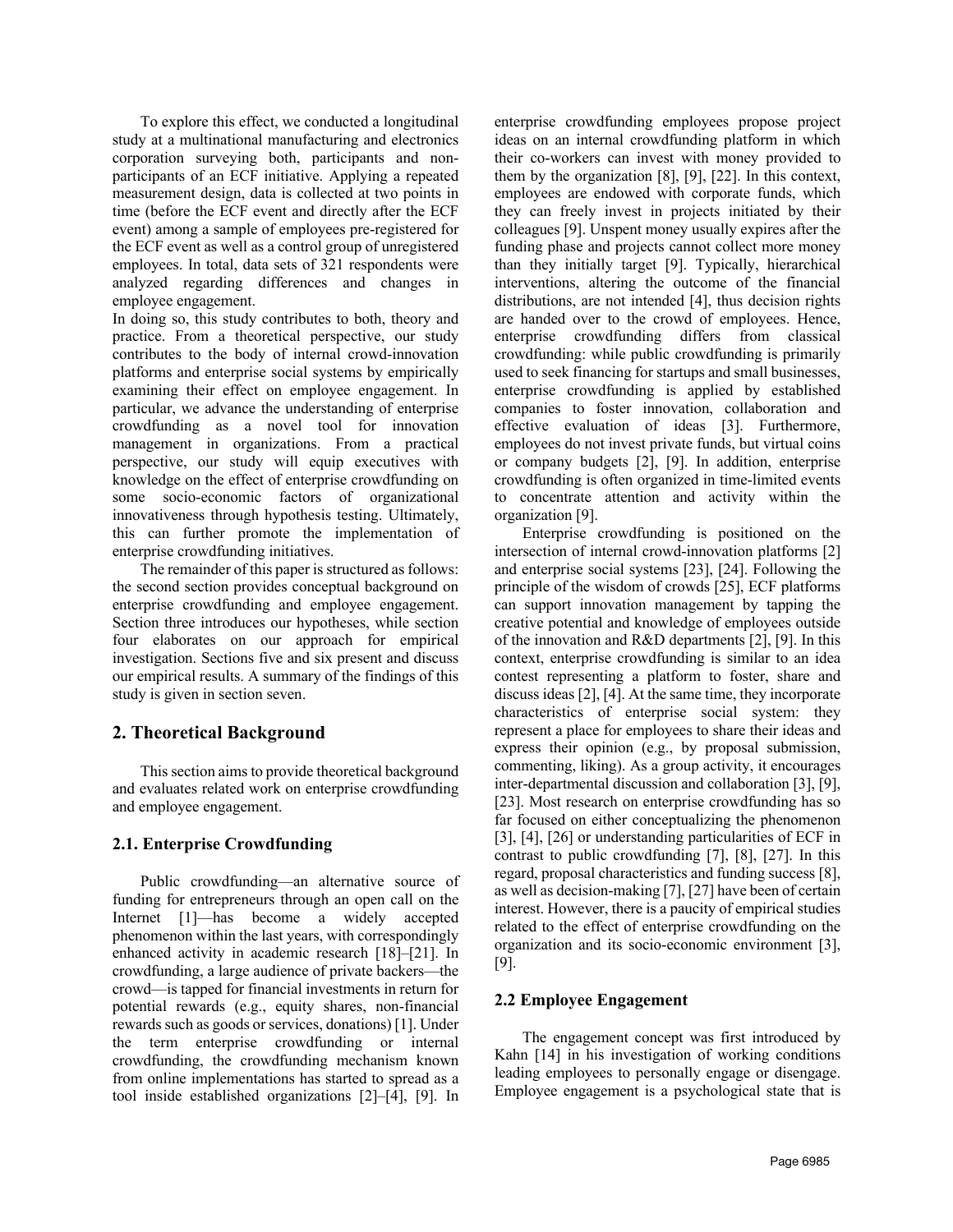broadly defined as an "individual's involvement and satisfaction as well as enthusiasm for work" [28]. Hence, engaged employees are described as employing themselves physically, cognitively and emotionally in their job role [14]. They have a sense of energetic and effective connection with their work activities and consider themselves as able to successfully deal with the demands of their job [29]. Moreover, engaged employees work with passion and are willing to drive organizational goals [12]. Consequently, employee engagement is associated with positive organizational outcomes, including increased productivity, higher performance, increased resilience, and generally higher organizational profitability [12], [30].

From a conceptual perspective, Macey and Schneider [15] divide employee engagement into three components: (1) trait engagement, (2) state engagement and (3) behavioral engagement. Trait engagement is regarded as a person's individual disposition and general orientation to experience the world [15]. Hence, trait engagement is an invariant attribute of the employee, similar to personality [12]. High levels of trait engagement are associated with positive views of life and work originating from a proactive and autotelic personality [15]. State engagement as momentary psychological state is associated with feelings of energy and absorption [15], [31]. Hence, satisfaction, involvement, commitment and empowerment are emotional states linked to state engagement [15], [32]. Behavioral engagement reflects the behavioral consequences that follow. Engaged individuals are keen to invest their personal resources beyond the expected demand. Typical engagement behaviors encompass personal initiative, proactivity, role expansion and adaptivity to change [15].

State and behavioral engagement are regarded as temporary states that change across relatively short time periods [12], [31]. Consequently, engagement is fluctuating, representing the reaction to experiences in response to one's environment [15], [30], [32]. As such, work-related experiences, attributes of work, and the perception of leadership are recognized as factors that cause variations in employee engagement [15], [33]. One particular means to foster employee engagement could be the introduction of enterprise crowdfunding as IT-platform that provides new possibility for social exchange and alters traditional innovation and organizational processes [34], [35].

## **3 Hypothesis Development**

Although enterprise crowdfunding is gaining in appeal as a tool to foster innovation and idea elaboration, effects on the broader organizational culture and employees' behavior are reported only sparsely [9]. This study aims to investigate how the introduction of and participation in an ECF initiative influences employee engagement.

When considering the effect of an employee's current levels of satisfaction with the organization and working environment on their participation in ECF, controversial findings are discussed in existing literature: Jeppesen and Frederiksen [36] emphasize the role of corporate climate in terms of previously perceived or expected organizational appreciation for employees contribution to innovation communities. Organizational factors, such as top management support, are similarly highlighted by Chin et al. [37] in their investigation of influencing factors for employees' participation in enterprise social networks. This might indicate that low levels of state engagement hinder participation in enterprise crowdfunding. Findings from investigations of enterprise crowdfunding initiatives, however, suggest differently: Muller et al. [9] link participation in ECF to employees' "ability to make real change in employees' work environments, and to satisfy work needs through a channel that was not constrained by corporate expense controls" [9]. One of their interviewees explicitly affirmed that in enterprise crowdfunding he wanted to make a statement and make the organization aware of the things he was missing so far [9]. Hence, employees with low state engagement, who feel less satisfied and empowered, could regard enterprise crowdfunding as opportunity to initiate change. As these observations are specific for enterprise crowdfunding, we will follow Muller et al. [9] and hypothesize that employees deciding to participate in enterprise crowdfunding initiatives exhibit lower levels of state engagement compared to non-participants (H1a).

Similar to related innovation contests and enterprise social systems, participation in enterprise crowdfunding is on a voluntary basis. Hence, the group of participants forms based on self-selection. Furthermore, time and effort invested in enterprise crowdfunding and related internal IT-platforms is typically not compensated or rewarded [3]. On the contrary, employees might have less time for their work assignments or will need to invest their leisure time for participation. This is equivalent to the "extra-role behavior" as in the definition of behavioral engagement (i.e., "innovative behaviors, demonstrations of initiative, proactively seeking opportunities to contribute, and going beyond what is  $\left[\ldots\right]$  typically expected" [15]. Accordingly, it is suggested that employees deciding to participate in enterprise crowdfunding exhibit higher levels of behavioral engagement (H1b) compared to nonparticipants.

Wendelken et al. [38] also find participants in internal innovation communities to be closely connected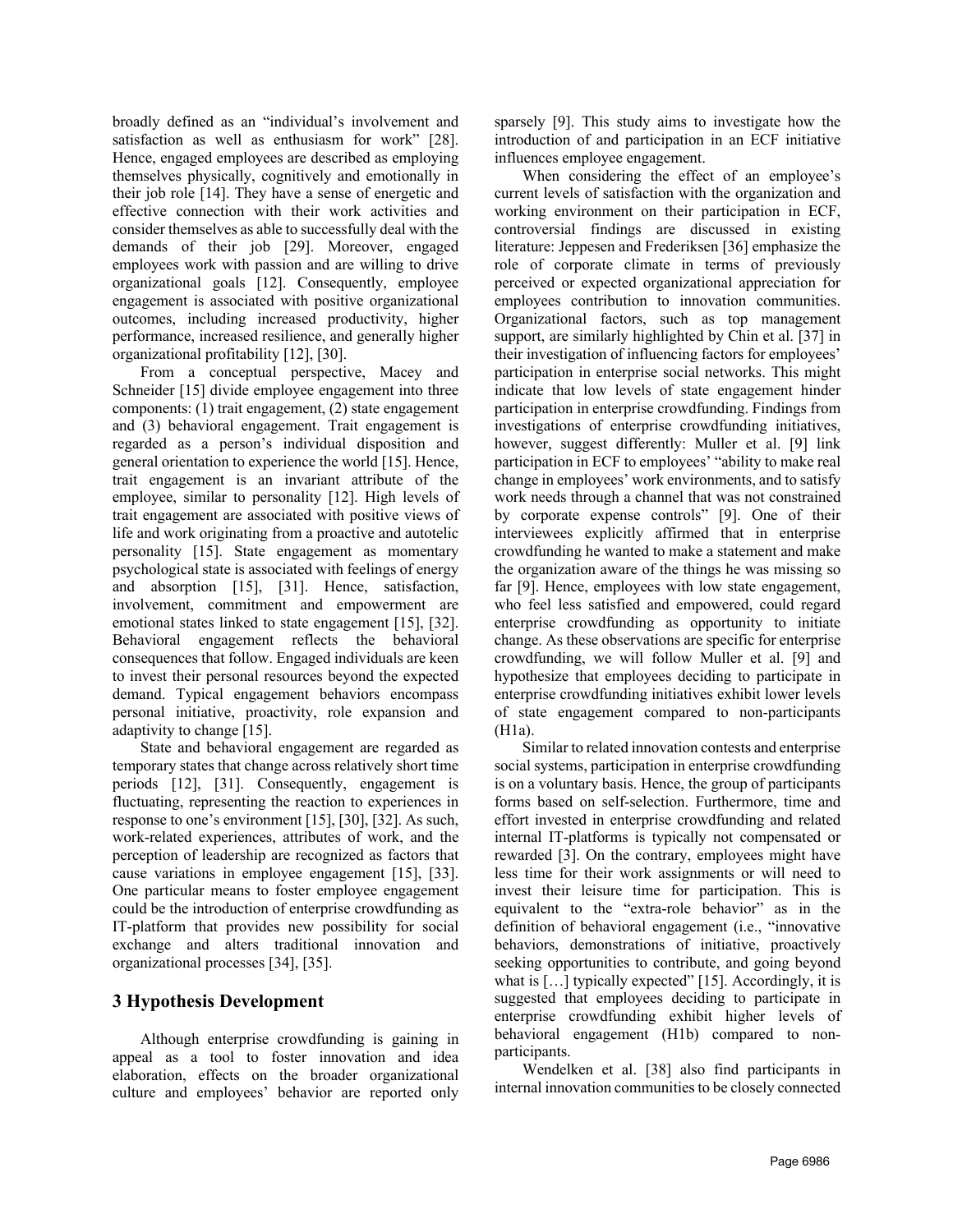to the company and eager to advance its future and innovativeness. Non-participants report to be less involved and prefer keeping a distance from the company. In general, these are actions performed by positively minded persons that are intrinsically motivated to engage in enterprise crowdfunding [3], [20]. Accordingly, one can assume that employees deciding to participate in enterprise crowdfunding exhibit higher levels of trait engagement (H1c) compared to non-participants.

Summarizing, we formulate the following hypotheses as illustrated in Figure 1 with regards to the effects of employee engagement prior to an enterprise crowdfunding initiative:

*H1a: Employees deciding to participate in enterprise crowdfunding initiatives exhibit lower levels of state engagement compared to non-participants.*

*H1b: Employees deciding to participate in enterprise crowdfunding initiatives exhibit higher levels of behavioral engagement compared to nonparticipants.*

*H1c: Employees deciding to participate in enterprise crowdfunding initiatives exhibit higher levels of trait engagement compared to non-participants.*

Enterprise crowdfunding can improve organizational transparency and flatten hierarchies by offering employees a platform to initiate organizational change in a new way [9]. Through project proposal and funding, employees can articulate and emphasize diverse unmet wishes. Hence, they feel valued, heard and significant to the company's future [39]. One aspect that is particular to enterprise crowdfunding is the conferral of decision-making power. Budget decisions for innovation projects are made bottom-up by the participating employees without veto rights for the management. This allows employees, who would otherwise not be seen as authorities, to have a considerable impact [35]. Hence, ECF contributes to removing hierarchical barriers, which has been positively linked to employee engagement [9], [39]. Consequently, it is suggested that the participation in an enterprise crowdfunding initiative can contribute to enhanced levels of an employee's state engagement (H2a and H3a).

The more employees interact with and on enterprise social systems, the more they feel engaged [40]. Men et al. [40] find that "regardless of employees' level of satisfaction with their relationships with the organization, the more employees read the company's and co-workers' posts, interact with the content by liking, sharing, and commenting on the posts, and engage in one-on-one conversations or group discussions on internal social media, the more they feel absorbed, attentive, dedicated, connected, and involved

in the organization" [40]. Similar interactions are possible on enterprise crowdfunding platforms. Based on qualitative data, Muller et al. [9] find intensified collaboration and increased community feeling to be particular outcomes of enterprise crowdfunding initiatives. Moreover, it fosters social recognition by leveraging appreciation of peers and management for contributions to the company's innovativeness. Seeing and being recognized for one's impact—e.g., when a project proposal gets funded—can reinforce employees engagement [16], [41]. Hence, the introduction of enterprise crowdfunding platforms can foster appreciative, collaborative and collegial workplace experiences, which may be beneficial for employees' behavioral engagement [35] (H2b and H3b).

Comparing participants and non-participants post-ECF, we hypothesize that:

*H2a: Employees who participated in enterprise crowdfunding exhibit higher levels of state engagement compared to non-participants.*

*H2b: Employees who participated in enterprise crowdfunding exhibit higher levels of behavioral engagement compared to non-participants.*

Following the identical line of argumentation, an increase of employee engagement initiated by the introduction of ECF can be assumed. Hence, we hypothesize that:

*H3a: Participants' state engagement increases upon participation in enterprise crowdfunding.*

*H3b: Participants' behavioral engagement increases upon participation in enterprise crowdfunding.*



**Figure 1. Hypotheses**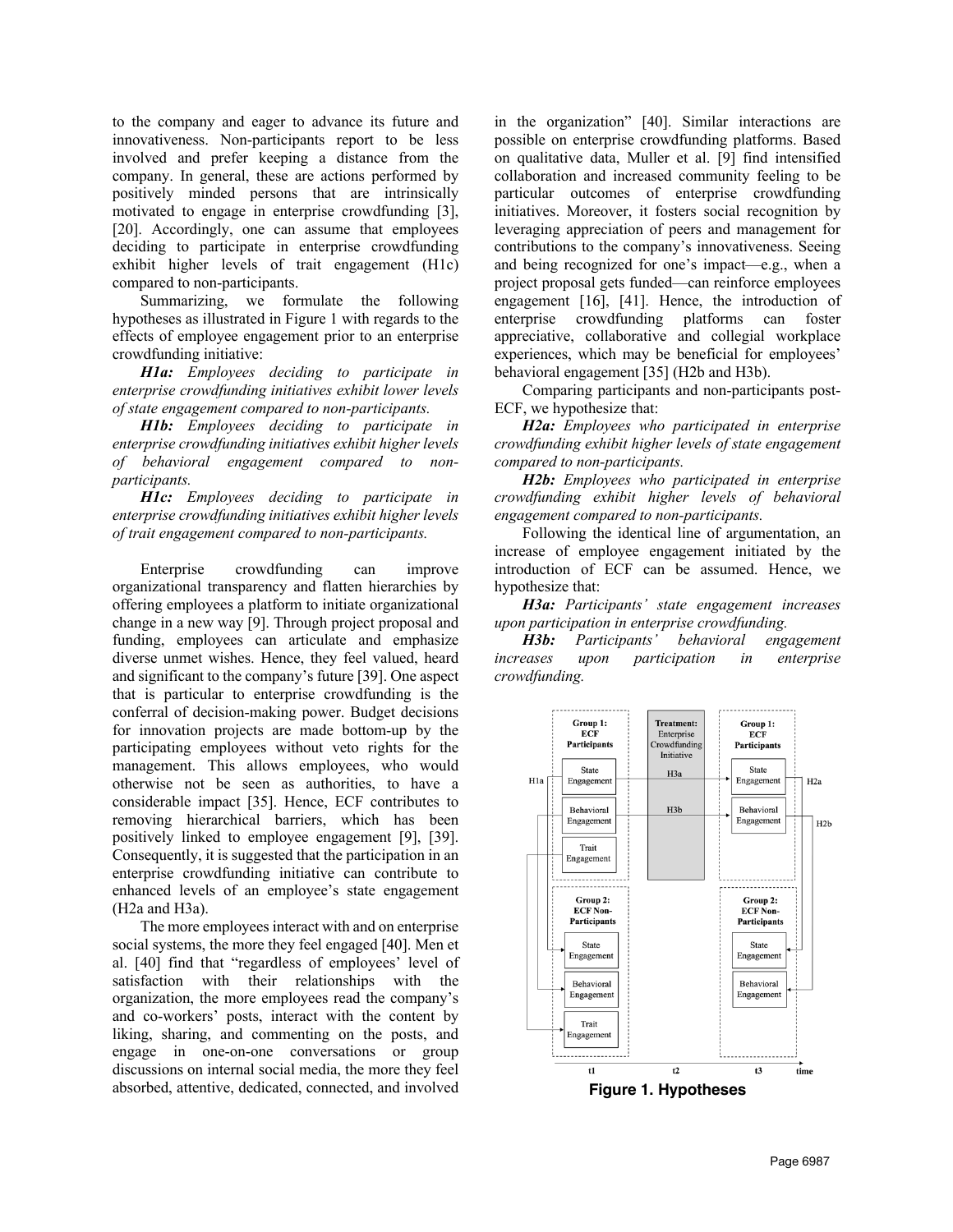Trait engagement, which is conceptualized a stable personal trait, is not expected to change over time and not depending on transformations in an employee's environment. Hence, no hypotheses on the variation of trait engagement contingent upon ECF are proposed. Figure 1 depicts our hypothesis subject to participation and point in time.

## **4 Empirical Investigation**

To explore the effect of enterprise crowdfunding on employee engagement, we conducted a longitudinal study based on an online survey with participants and non-participants of ECF. This section provides details on the methodology: We explain the procedure and sample, demonstrate the applied measurement and illustrate the data analysis process.

## **4.1 Sample and Procedure**

We conducted our study in the context of an enterprise crowdfunding initiative that took place in a multinational manufacturing and electronics corporation between March and April 2017. The enterprise crowdfunding initiative was organized as a time-limited event and was facilitated by a dedicated crowdfunding platform only accessible on the organization's intranet. The ECF initiative was initiated by the corporate research department and more than 8.000 employees were eligible to participate in the event. Participation in the ECF initiative was voluntary for employees. Hence, interested employees had to register in advance.

The ECF initiative was divided into a two-month registration and idea generation phase, and a three-week funding phase to evaluate the ideas. With the start of the funding phase, the crowdfunding platform was launched. Hence, project proposals were visible, interaction in form of comments and likes was possible, and the funds provided by the organization could be invested by participants. Since there was no thematic restriction on the content of proposals, they covered a range of possible topics. A project proposal contains information on the project plan, the target funding amount and the creator. Also, media such as picture or videos could be included. In total, an equivalent of \$500.000 of corporate funds that were equally distributed among registered employees were invested in project proposals. The enterprise crowdfunding initiative followed an 'all-or-nothing' principle, i.e., only those proposals that met their pre-defined funding goal were allowed to keep their money and segue into implementation.

Subjects for this study are recruited among the groups of employees participating and not-participating

in the ECF event: Links to an online questionnaire were distributed via internal mailing lists to the 375 employees pre-registered for the ECF initiative as well as a control group of 400 randomly selected unregistered employees. This research design allows to control for confounding events during the data collection. Data is collected at two points in time (before the ECF funding phase and directly after the ECF funding phase) to measure the effect of ECF participation. The first questionnaire could be answered in the time frame of three weeks before the funding phase. The second one started directly after the funding phase with a term of three weeks. In total, 208 employees took part in the first survey and 154 in the second, which corresponds to standard response rates of 26.84% and 19.87%.

## **4.2 Measurement**

For the measurement of employee engagement, we follow Macey and Schneider [15], who distinguish between trait engagement, state engagement, and behavioral engagement. Traditional engagement scales (e.g., Utrecht Work Engagement Scale, ISA Engagement Scale) would retrieve engagement only as a compound state without acknowledging differences in continuity and influenceability of the three distinct concepts [31]. Besides, their applicability for the investigation of engagement in innovation contexts is limited due to their focus on general work engagement. Consequently, we relied on a scale based on the Macey and Schneider [15] framework and adapted to the context of this study. Each of their three concepts is initially represented by four items; E.g., state engagement is covered by questions considering satisfaction, involvement, commitment, and empowerment. All items are retrieved with a 5-point Likert-type scale (1='strongly disagree'; 5'strongly agree'). Table 1 provides an overview of the measurement items.

We assessed reliability and validity of the measures with confirmatory factor analysis (CFA). The CFA results for this three-factor model show a reasonably good fit, with  $\gamma$ 2= 437.43 (d.f.= 28, p<0.01), CFI= .97 and RMSEA= .06. All of the factor loadings in the final measurement model are significant in the predicted directions. Cronbach's alphas (CA) and composite reliability (CR) of at least 0.7 suggest good reliability of factors [42]. Validity of the measurement is assessed by the average variance extracted (AVE), which is in an acceptable range between .47 and .58 [42]. Four of the initial twelve items were excluded due to low factor loadings, which improves construct reliability. These are displayed in parenthesis in Table 1. Items are equally weighted aggregated to the corresponding constructs of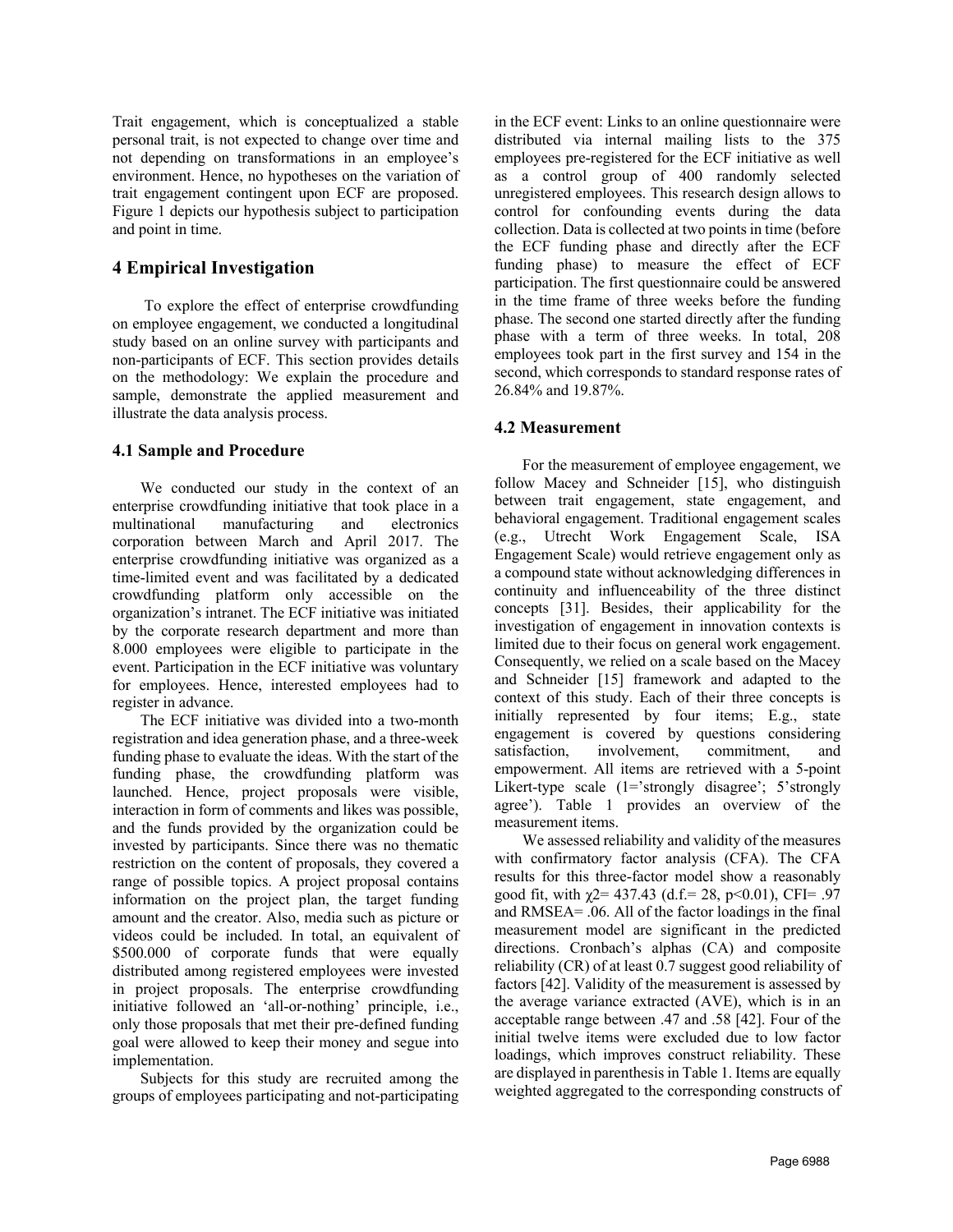trait engagement, state engagement and behavioral engagement.

### **Table 1. Measurement items**

| Item                                                             | CA   | <b>CR</b> | <b>AVE FL</b> |        |
|------------------------------------------------------------------|------|-----------|---------------|--------|
| State engagement                                                 | 0.82 | 0.81      | 0.58          |        |
| $\epsilon$ <sup>c</sup><br>am satisfied with<br>my<br>role<br>in |      |           |               | 0.76   |
| innovation at company A."                                        |      |           |               |        |
| feel involved in the<br>°°T<br>innovation                        |      |           |               | 0.81   |
| processes at company A. "                                        |      |           |               |        |
| ("I am committed to participate in the                           |      |           |               | (0.24) |
| innovation process at company A.")                               |      |           |               |        |
| "I feel empowered to contribute to                               |      |           |               | 0.70   |
| innovation at company A."                                        |      |           |               |        |
| <b>Behavioral engagement</b>                                     | 0.76 | 0.72      | 0.47          |        |
| ("I am inspired to support company A's                           |      |           |               | (0.33) |
| community in shaping its future.")                               |      |           |               |        |
| "I am eager to go the extra mile for                             |      |           |               | 0.67   |
| company A's innovativeness."                                     |      |           |               |        |
| "I am inspired to perform tasks and                              |      |           |               | 0.73   |
| take perspectives outside my normal                              |      |           |               |        |
| working role."                                                   |      |           |               |        |
| "I am willed to incorporate changes                              |      |           |               | 0.64   |
| from innovation endeavors (e.g. new                              |      |           |               |        |
| topics, new processes, new working                               |      |           |               |        |
| modes) in my professional role."                                 |      |           |               |        |
| <b>Trait engagement</b>                                          | 0.71 | 0.71      | 0.55          |        |
| "In<br>general, I consider myself a                              |      |           |               | 0.74   |
| proactive person in my professional                              |      |           |               |        |
| environment."                                                    |      |           |               |        |
| ("I often perform activities simply                              |      |           |               | (0.40) |
| because I like doing them, rather than                           |      |           |               |        |
| for specific gains or rewards.")                                 |      |           |               |        |
| "In general, I consider myself an                                |      |           |               | 0.75   |
| enthusiastic person in my professional                           |      |           |               |        |
| environment."                                                    |      |           |               |        |
| ("In general, I consider<br>myself a                             |      |           |               | (0.48) |
| conscientious<br>in<br>person<br>my                              |      |           |               |        |
| professional environment.")                                      |      |           |               |        |

FL: Standardized loadings: all lambdas are significant at p<0.01. Note: Items in parenthesis are excluded due to low FL or CA.

#### **4.3 Data Analysis**

Cases with more than one missing value were excluded from the analysis. For the remaining cases group mean imputation was used as strategy for handling missing data. Altogether, .01% of single missing data points were imputed, resulting in a total of 321 complete cases. Table 2 summarizes cases contingent upon respondent groups according to ECF participation and point in time. To assure robustness of results all statistical analysis were compared to a dataset based on complete case analysis.

Shapiro-Wilk tests were significant, hence the hypothesis of normal distribution of data is rejected. Inhomogeneity in variance is identified with Levene's test. Consequently, Mann-Whitney-U tests are applied for hypothesis testing.

#### **Table 2. Respondent groups**

|                                            | Pre-ECF  | Post-ECF |
|--------------------------------------------|----------|----------|
| <b>Participants</b>                        | $n=123$  | $n=99$   |
| <b>Non-Participants</b><br>(control group) | $n = 51$ | $n = 48$ |

### **5 Results**

Table 3 presents the means, standard deviations and correlations for all the variables according to the respondent groups. Trait engagement as stable personality trait is assessed in the pre-ECF questionnaire only.

### **Table 3. Means, standard deviations and correlations among the variables**

| <b>Groups and variables</b> | Mean | <b>SD</b> | 1                                       | $\mathbf{2}$ | 3    |
|-----------------------------|------|-----------|-----------------------------------------|--------------|------|
| Pre-ECF                     |      |           |                                         |              |      |
| Participants                |      |           |                                         |              |      |
| 1 State engagement          | 3.48 | 0.79      | 1                                       |              |      |
| 2 Behavioral engagement     | 4.25 | 0.50      | 0.11                                    | 1            | 0    |
| 3 Trait engagement          | 4.24 | 0.59      | 1                                       | 0.06         | 0.57 |
| <b>Non-Participants</b>     |      |           |                                         |              |      |
| 1 State engagement          | 3.69 | 0.58      | 1                                       | $\theta$     |      |
| 2 Behavioral engagement     | 4.12 | 0.51      | 00.33                                   |              |      |
| 3 Trait engagement          | 4.11 | 0.49      | 0.27                                    | 0.61         | 1    |
| <b>Post-ECF</b>             |      |           |                                         |              |      |
| Participants                |      |           |                                         |              |      |
| 1 State engagement          | 3.64 | 0.79      | 1                                       |              |      |
| 2 Behavioral engagement     | 4.36 | 0.66      | 0.80                                    | 1            |      |
| <b>Non-Participants</b>     |      |           |                                         |              |      |
| 1 State engagement          | 3.73 | 0.69      | 1                                       |              |      |
| 2 Behavioral engagement     | 4.12 | 0.63      | 0.09                                    | 1            |      |
| SD: Standard deviation      |      |           | 1,2,3: Pearson correlation coefficients |              |      |

Before ECF, the group of participants  $(n=123)$ exhibits means of 3.48 (state engagement), 4.25 (behavioral engagement) and 4.24 (trait engagement). In turn, the group of non-participants  $(n=51)$  shows means of 3.69 (state engagement), 4.12 (behavioral engagement) and 4.11 (trait engagement). After the ECF initiative, participants (n=99) exhibit engagement means of 3.64 (state engagement) and 4.36 (behavioral engagement) compared to 3.73 (state engagement) and 4.36 (behavioral engagement) in the group of nonparticipants (n=48).

Accordingly, the boxplots depicted in Figure 2 visualize the differences in distribution and variability. The boxplot visualization suggests differences in respondent groups with respect to first and third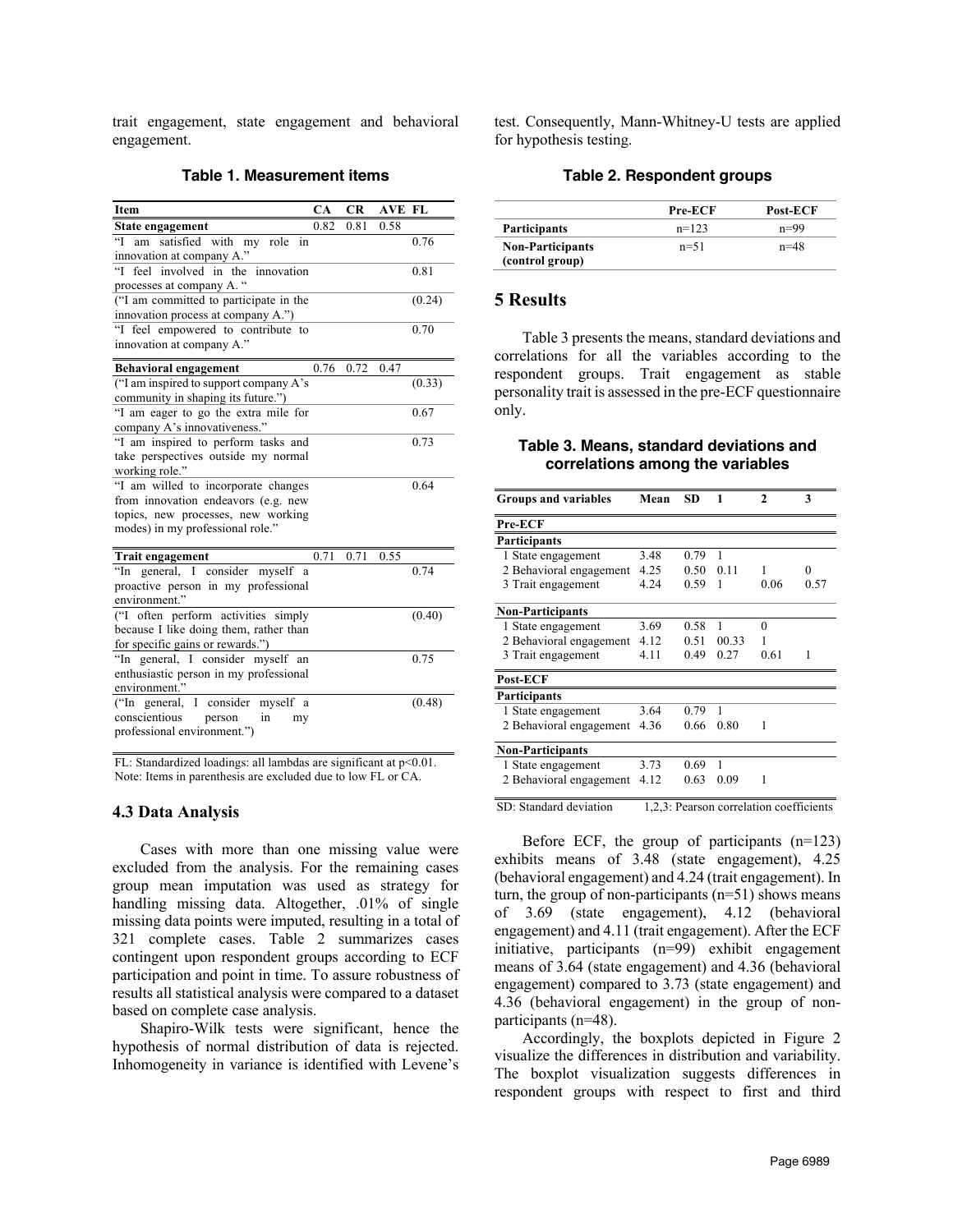quartiles. Differences are especially salient in the comparison of behavioral engagement, contrasting both, participants and non-participants post-ECF as well as participants pre- and post-ECF.

#### Pre-ECF (comparing participants and non-participants)



Post-ECF (comparing participants and non-participants)



#### Participants (comparing pre-ECF and post-ECF)



We employed Mann-Whitney-U tests to test for identity of distribution between respondent groups according to participation in the ECF initiative and point in time (Table 4). Values for behavioral engagement of participants post-ECF are significantly different ( $p <$ .05) from those of non-participants post-ECF. Hence, after participating in enterprise crowdfunding, employees were more behaviorally engaged than members of the control group (H2b). Significant differences ( $p < 0.1$ ) can also be observed for values of participants' behavioral engagement pre- and post ECF. This suggests that participation in ECF leads to an increase in employees' behavioral engagement (H3b).

Comparing values for trait engagement, state engagement and behavioral engagement of participants and non-participants pre-ECF, no significant differences can be observed. The same applies to values of state engagement, by comparing participants and nonparticipants post-ECF as well as participants pre- and post-ECF. Consequently, our data did not provide support for hypotheses H1a, H1b, H1c, H2a and H3a.

#### **Table 4. Results of the Mann-Whitney-U test**

| Pre-ECF: Comparing Participants (P) and Non-Participants          |                                       |                   |      |         |
|-------------------------------------------------------------------|---------------------------------------|-------------------|------|---------|
| (NP)                                                              |                                       |                   |      |         |
|                                                                   | Mр                                    | $M_{NP}$          | W    | р       |
| State engagement                                                  | 3.48                                  | 3.69              | 3458 | .28     |
| Behavioral engagement                                             | 4.25                                  | 4.12              | 2672 | .11     |
| Trait engagement                                                  | 4.24                                  | 4.11              | 2703 | .14     |
| Post-ECF: Comparing Participants (P) and Non-Participants<br>(NP) |                                       |                   |      |         |
|                                                                   | $\mathbf{M}_{\mathbf{P}}$             | $M_{NP}$          | W    | p       |
| State engagement                                                  | 3.64                                  | 3.73              | 2540 | .49     |
| Behavioral engagement                                             | 4.36                                  | 4.11              | 1815 | $.02**$ |
| <b>Participants: Comparing Pre-ECF and Post-ECF</b>               |                                       |                   |      |         |
|                                                                   | M <sub>Pre</sub>                      | M <sub>Post</sub> | W    | p       |
| State engagement                                                  | 3.48                                  | 3.64              | 5367 | .12     |
| Behavioral engagement                                             | 4.25                                  | 4.36              | 5241 | $.06*$  |
|                                                                   | Note: *p < .10; **p < .05; ***p < .01 |                   |      |         |

### **6 Discussion**

Our study aimed at exploring how the introduction of and participation in enterprise crowdfunding affects employees' engagement. Therefore, we compared ECF participants' and non-participants' engagement before and after the ECF initiative. A summary of statistical support for research hypotheses is presented in Table 5.

### **Table 5. Summary of statistical support for research hypotheses**

|      | <b>Hypothesis</b>                                                                                                                                               | <b>Support</b>         |
|------|-----------------------------------------------------------------------------------------------------------------------------------------------------------------|------------------------|
| H1a  | Employees deciding to participate in enterprise<br>crowdfunding initiatives exhibit lower levels of<br>state engagement compared to non-participants.           | Not<br>supported       |
| H1b. | Employees deciding to participate in enterprise<br>crowdfunding initiatives exhibit higher levels of<br>behavioral engagement compared to non-<br>participants. | Not<br>supported       |
| H1c  | Employees deciding to participate in enterprise<br>crowdfunding initiatives exhibit higher levels of<br>trait engagement compared to non-participants.          | Not<br>supported       |
| H2a  | Employees who participated in enterprise<br>crowdfunding exhibit higher levels of state<br>engagement compared to non-participants.                             | Not<br>supported       |
| H2b  | Employees who participated in enterprise<br>crowdfunding exhibit higher levels of behavioral<br>engagement compared to non-participants.                        | Supported<br>(p < .05) |
| Н3а  | Participants' state engagement increases upon<br>participation in enterprise crowdfunding.                                                                      | Not<br>supported       |
| H3b  | Participants' behavioral engagement increases<br>upon participation in enterprise crowdfunding                                                                  | Supported<br>(p < .1)  |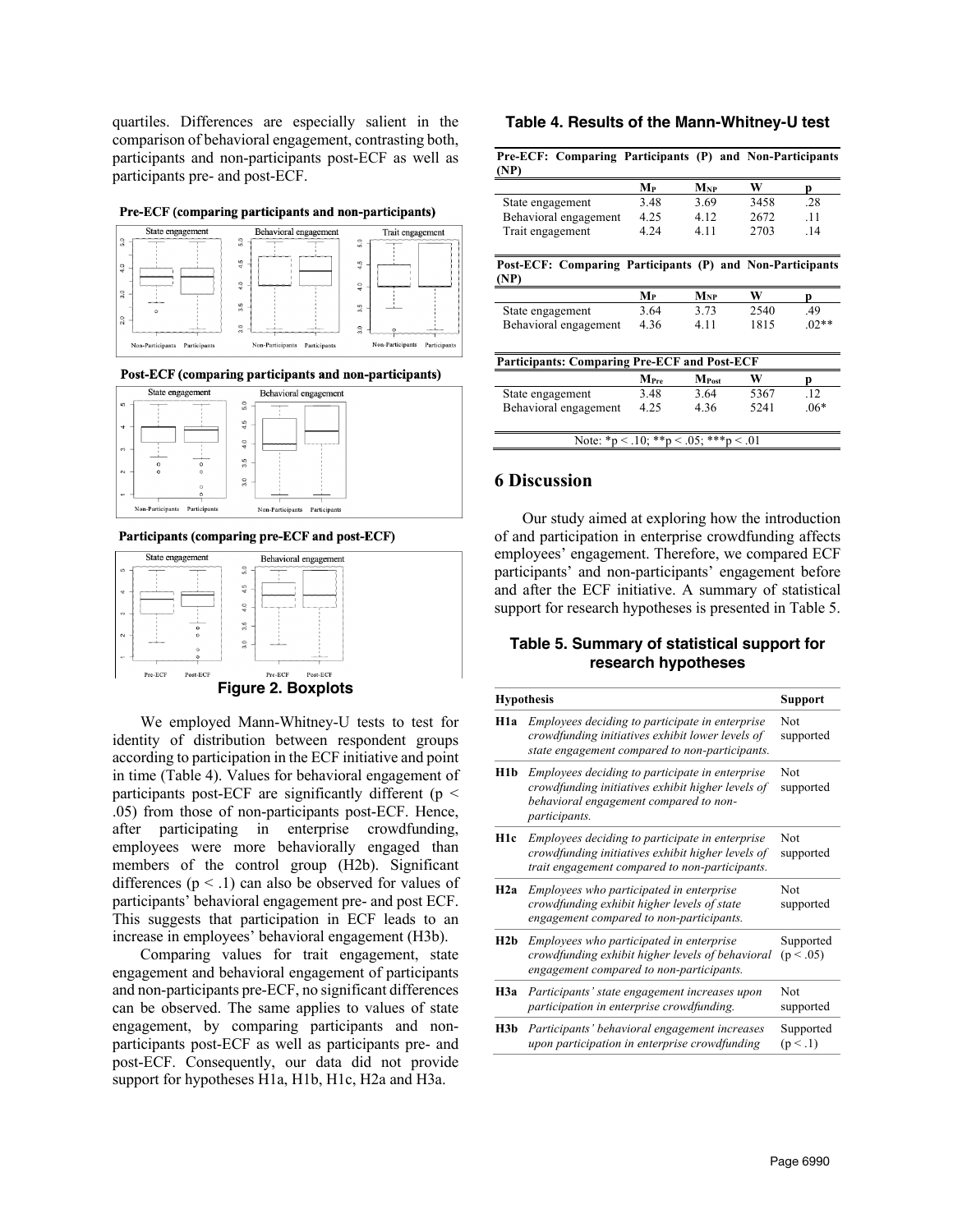Before the ECF initiative, we did not observe significant differences in participants' state engagement, behavioral engagement, or trait engagement compared to non-participants. Since, at the point of inquiry, participants were identified based on voluntary registration to the ECF initiative, this stands in contrast to our hypotheses and prior work (e.g., by Wendelken et al. [38] or Jovanovic et al. [2]. However, this could suggest that enterprise crowdfunding as specific implementation of crowd-innovation platforms and enterprise social system might be less affected by participation self-selection biases, such that only highly motivated and previously engaged employees participate. This aspect can be advantageous for companies since it indicates that ECF has relatively low barriers to participation. Thereby, diffusion and acceptance of the ECF platform among the workforce is facilitated. Furthermore, it reinforces the suitability of enterprise crowdfunding as tool to foster employee engagement: If only highly engaged employees participated anyway, such tools would further increase differences in engagement of employees. Hence, our results suggest ECF to be reasonably inclusive in terms of attracting employees regardless of their current levels of engagement.

To capture the effect of ECF participation on employee engagement, we compared both, participants pre and post ECF, and participants and the control group of non-participants post ECF. While location and dispersion measures indicate slightly increased level of state engagement and behavioral engagement after ECF participation, only differences in behavioral engagement are statistically significant  $(p<0.05)$ . Consequently, employees, who have participated in enterprise crowdfunding are more likely to invest their personal resources (e.g., time, attention) beyond the expected demand. They are more proactive, willing to expand their role and tasks, and more motivated to adapt to organizational changes. Since enterprise crowdfunding is primarily used to foster new projects and innovation in organizations, this increase in behavioral engagement can be beneficial for the subsequent implementation phase. Following the definition of behavioral engagement, engaged employees will be more willing to drive the implementation of funded projects and accept the necessary changes that come with them. Thus, our work underpins Muller et al's [9] qualitative findings on the development of goals and motivations of employees participating in ECF initiatives and follows their call for investigations in other organizations.

Regarding changes in state engagement, our data did not provide support for the hypothesis of increased state engagement depending on ECF participation. However, we observe the gap between participants' and non-participants' state engagement to close. Before ECF, participants showed lower level of state engagement than non-participants. Figure 2 visualizes this convergence of location and dispersion parameters after the ECF initiative.

While our study provides valuable findings, some limitations have to be considered: First, data for this study is collected via an online survey, which is prone to biases. Data relies on self-report, thus, social desirability biases might occur as respondents answer according to what they believe is expected from them. Also, participation in our study was voluntary and based on self-selection, hence there might be a response bias. Second, we were able to observe effects in the field, which is beneficial for external validity, but brings along some limitations: the company's privacy regulations did not allow us to survey personal data or track respondents' answers over time. Consequently, we do not have dependent samples that would allow to track changes on individual levels. Thus, analysis is limited to the comparison of location and dispersion measures on the group level. Moreover, our findings are based on one particular enterprise crowdfunding initiative in a single organization. Depending on the organization, enterprise crowdfunding can be introduced and positioned in different ways, i.e., there are differences in the intensity of advertising or the communication of strategic importance. Equally, the platform and mechanism itself can be designed differently, i.e., there might be differences in the user interface design, in the share of budget each employee receives to invest, or in the characteristics of proposals.

These limitations, however, might provide opportunities for future research: first of all, we recommend that our research is expanded to other companies and instantiations of enterprise crowdfunding. In doing so, validity and robustness of our findings can be confirmed and strengthened. Furthermore, future research needs to deepen the understanding of underlying factors that are responsible for increasing employee engagement through ECF participation. As of now, we know that ECF has the potential to stimulate employee engagement, yet, it is still unclear which of the characteristics of ECF are responsible for this stimulation. Is it the transfer of the right to decision-making, the possibility of expressing one's opinion, the potential for collaboration, or other factors inherent to ECF that cause engagement to increase? Future research can adopt a more nuanced perspective on ECF characteristics and employee engagement, for example by altering, testing and comparing different designs of the ECF mechanism and platform. Finally, we would like to encourage future research to further follow the path of exploring internal crowd-based innovation platforms from a socio-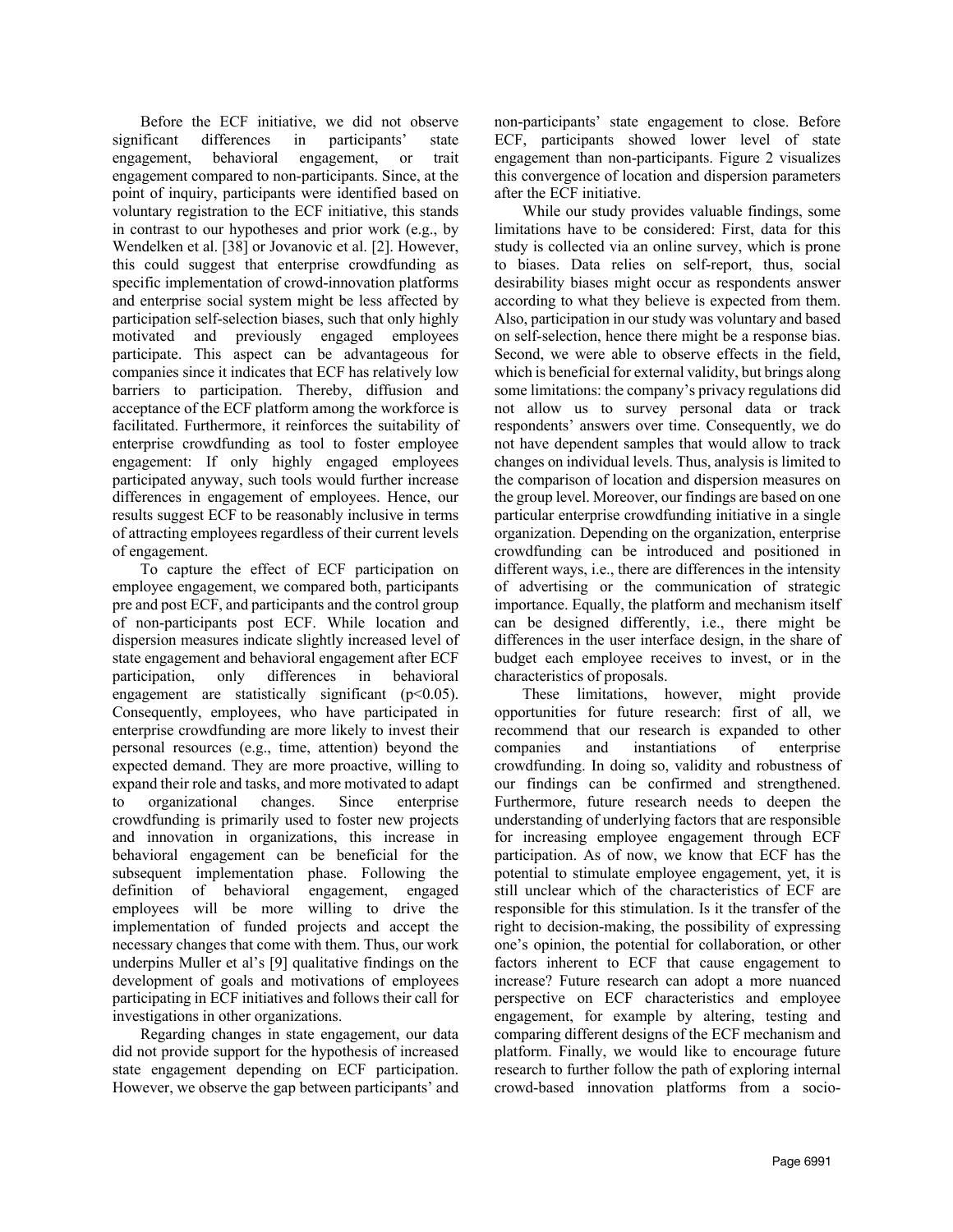economic perspective. Within this study, we focused on employee engagement as one potential spillover effect of enterprise crowdfunding. However, there are other positive effects on the organizational culture and workforce attitude—e.g., intrapreneurial culture, retention or sustaining cross-departmental collaboration—that are worth investigating.

### **7 Conclusion**

With this study, we intended to expand research horizons for enterprise crowdfunding and similar internal crowd-innovation platforms by exploring them from an engagement and corporate culture perspective. In particular, we investigated how participation in an enterprise crowdfunding initiative affects employee engagement of participants. Therefore, we conducted an online survey in the context of an enterprise crowdfunding initiative at a global manufacturing and electronics corporation. Based on data from 321 participants and non-participants collected at two different points in time, we observed significant increases in employees' behavioral engagement contingent upon participation in ECF. Thereby, our study provides valuable contributions to research and practice. First, we expand knowledge on the still small field around enterprise crowdfunding. Positioned at the intersection of research on public crowdfunding and enterprise social systems, enterprise crowdfunding inhibits certain particularities that can only be observed when combining both lenses. This study in particular, opens perspectives for ECF research beyond its functional aspects of idea generation, decision-making and financing. We emphasize the socio-economic impacts of ECF by confirming impacts on employees emotional and behavioral reactions, as measured by the concept of employee engagement. In terms of practical implications, our results may broaden the view on benefits that can be gained from the internal application of crowd intelligence approaches like enterprise crowdfunding. They are eligible tools for shaping organizations' innovation capabilities and employees' engagement, accordingly. Thus, we hope our findings to further promote the introduction of enterprise crowdfunding in an increasing number of organizations.

### **8 References**

- [1] P. Belleflamme, T. Lambert, and A. Schwienbacher, "Crowdfunding: Tapping the right crowd," *J. Bus. Ventur.*, vol. 29, no. 5, pp. 585–609, 2014.
- [2] T. Jovanović, B. Bansemir, M. Kirchner, and K.-I. Voigt, "The Crowdfunding Idea Contest of BMW," in *IAMOT 2017 Conference Proceedings*, 2017.
- [3] A. Simons, L. F. Kaiser, and J. Vom Brocke, "Enterprise

Crowdfunding: Foundations, Applications, and Research Findings," *Bus. Inf. Syst. Eng.*, vol. 61, no. 1, pp. 113–121, 2019.

- [4] N. Feldmann, H. Gimpel, M. Kohler, and C. Weinhardt, "Using crowd funding for idea assessment inside organizations: Lessons learned from a market engineering perspective," in *2013 International Conference on Cloud and Green Computing*, 2013, pp. 525–530.
- [5] T. Wang, C.-H. Jung, M.-H. Kang, and Y.-S. Chung, "Exploring determinants of adoption intentions towards Enterprise 2.0 applications: an empirical study," *Behav. Inf. Technol.*, vol. 33, no. 10, pp. 1048–1064, Oct. 2014.
- [6] V. Vuori and J. Okkonen, "Knowledge sharing motivational factors of using an intra-organizational social media platform," *J. Knowl. Manag.*, vol. 16, no. 4, pp. 592–603, 2012.
- [7] N. Feldmann, H. Gimpel, M. Muller, and W. Geyer, "Idea Assessment via Enterprise Crowdfunding: An empirical analysis of decision-making styles," *Proceedings of the Twenty Second European Conference on Information Systems (ECIS)*, 2014.
- [8] N. Feldmann and H. Gimpel, "Financing Projects Through Enterprise Crowdfunding: Understanding the Impact of Proposal Characteristics on Funding Success," in *Proceedings of the 24th European Conference on Information Systems (ECIS)*, 2016.
- [9] M. Muller, W. Geyer, T. Soule, S. Daniels, and L.-T. Cheng, "Crowdfunding inside the Enterprise: Employee-Initiatives for Innovation and Collaboration," in *Proceedings of the SIGCHI conference on human factors in computing systems*, 2013, pp. 503–512.
- [10] C. Benz, N. Zierau, and G. Satzger, "Not all tasks are alike: Exploring the effect of task representation on user engagement in crowd-based idea evaluation," *Proc. 27th Eur. Conf. Inf. Syst.*, pp. 1–17, 2020.
- [11] D. Chasanidou, N. Sivertstøl, and J. Hildrum, "Exploring employee interactions and quality of contributions in intra-organisational innovation platforms," *Creat. Innov. Manag.*, vol. 27, no. 4, pp. 458–475, Dec. 2018.
- [12] T. Mitra, V. Tech, and M. Muller, "Spread of Employee Engagement in a Large Organizational Network: A Longitudinal Analysis," *Proc. ACM Hum.-Comput. Interact*, vol. 1, no. 2, pp. 81:1-81:20, 2017.
- [13] A. Richter, A. Stocker, S. Müller, and G. Avram, "Knowledge management goals revisited," *Vine*, vol. 43, no. 2, pp. 132–148, 2013.
- [14] W. A. Kahn, "Psychological Conditions of Personal Engagement and Disengagement at Work," *Acad. Manag. J.*, vol. 33, no. 4, pp. 692–724, 1990.
- [15] W. H. Macey and B. Schneider, "The Meaning of Employee Engagement," *Ind. Organ. Psychol.*, vol. 1, no. January, pp. 3–30, 2008.
- [16] K. Kwon and T. Kim, "An integrative literature review of employee engagement and innovative behavior: Revisiting the JD-R model," *Hum. Resour. Manag. Rev.*, vol. 30, no. 2, p. 100704, 2020.
- [17] R. J. Brodie, L. D. Hollebeek, B. Juric, and A. Ilic, "Customer engagement: Conceptual Domain, Fundamental Propositions, and Implications for